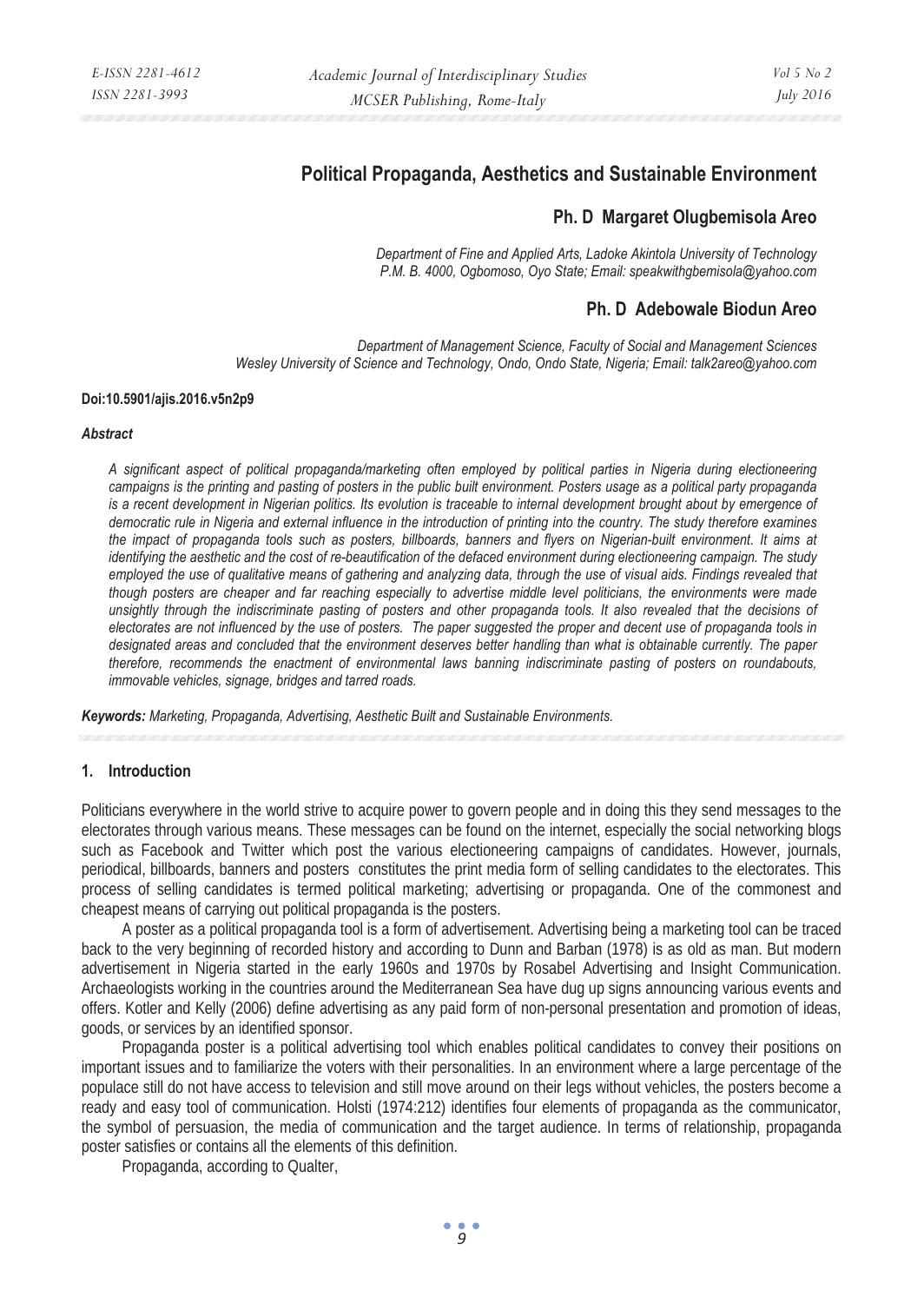*"is a deliberate attempt by some individuals or groups to form, control, or alter the attitudes of other groups by use of the*  instrument of communication, with the intention that in any given situation, the reaction of those so influenced will be that *desired by the propagandist…" In the phrase, "deliberate attempt" lies the key to the idea of propaganda… Therefore, any*  act of promotion can be propaganda... when it becomes part of a deliberate campaign to induce action through the control *of attitudes (Qualter, 1962:27).* 

Just as found in advertising, propaganda for distinctly political ends also has a root spanning centuries in history, and the two words, advertising and propaganda, are interchangeably used because they connote the same meaning. In the Holy Bible, Assyrian King, Seninacherib, is recorded to have attempted to terrify the kingdom of Judah to surrender by using threatening propaganda (II Kings 18-19 KJV). (Childs, 2009).

Posters are mass-produced advertisement printed on large sheets of paper for public display, while political advertising is a paid form of mass communication intended to promote the sale of a product, an institution, organization or a political candidate. Propaganda or advertising are part of a larger "marketing mix" which is a set of marketing tools that work together to satisfy customer needs and build customer relationship. Kotler and Gary, (2006), define marketing as the process by which organization create value for customers and build strong relationships in order to capture value from customers in return. From the above, "the twofold goal of marketing is to attract new customers by promising superior value and to keep and grow current customers by delivering satisfaction". This is essentially what posters are set out to achieve in political propaganda. More broadly, marketing offers and also include other entities, such as persons, places, organization, information and ideas.

### *1.1 Review of Related Literature*

Poster as a form of political marketing consists of colourful illustration with some texts and according to Encarta (2009), came into existence in the  $15<sup>th</sup>$  century with the invention of the printing press. Posters did not assume the current modern look until the 19<sup>th</sup> century due to industrialization, which gave rise to more intensive advertisement and the invention of lithography in 1798. Usage of posters as propaganda tool is recent in the world. In 1824, John Quincy Adams became the first presidential candidate to widely use posters for his campaigns, with the oldest American propaganda poster on record in the Library of Congress digital file being the one used by presidential candidate William Henry Harrison in 1840. (Good, 2011)

Most of the early posters in history, Encarta reiterates, were literal, straightforward and mere text, until 1867 when Jules Cheret began the art of poster designing which was more of illustration and minor explanatory text. This led many painters and artists to try their hands on poster designing. This textual form of early posters according to Good (2011) while quoting Heller was probably because it was harder reproducing images than texts at this time. And also because many people as of this time, were literate and could read the texts. But further into the 19th century, though there were no cameras yet, producing likeness of images in halftones with wood or steel engravings became possible. And by the end of the 19th century, cameras had come into existence. As photography became more widespread, photo production and printing technology evolved and photographs of personalities such as Grant and Abraham Lincoln became accessible.

Encarta (2009) further states that in 1914, during World War I, posters became a propaganda tool for encouraging enlistment into the Army for selling war bonds and by the 1920s and 1930s, posters designing adopted many other styles such as cubism, surrealism, Dada and art décor. And that during World War II (1939-1945), aggressive propaganda posters were produced by major artist such as Russian American Ben Shahir. The post-war posters attracted serious artist and painters such as Pablo Picasso and Salvador Dali. Posters at this period were merely pictorial, carrying artistic or aesthetic messages. Coloured posters did not appear until Richard Nixon campaign for presidency in 1972.

Poster designing is art and an aspect of graphic designing. Poster for propaganda therefore, can be regarded as an art for propaganda which has been defined as:

*"Ideological art, executed primarily to persuade the spectator in favour of a literary idea, a philosophical opinion, a*  religious conviction, a political, social or economic doctrine, or any specific or general course of action. The term is not *applied unless the aesthetic merit of the work was, in the mind of the artist, clearly a secondary consideration as contrasted with the propaganda value (Runes and Schrickle, 1946:70)."* 

From the foregoing, propaganda poster is definitely, a tool for advertising and marketing the political candidates to the electorate. However, the usage of political propaganda posters in Ilorin is becoming aesthetically offensive to the built environment which has been defined as: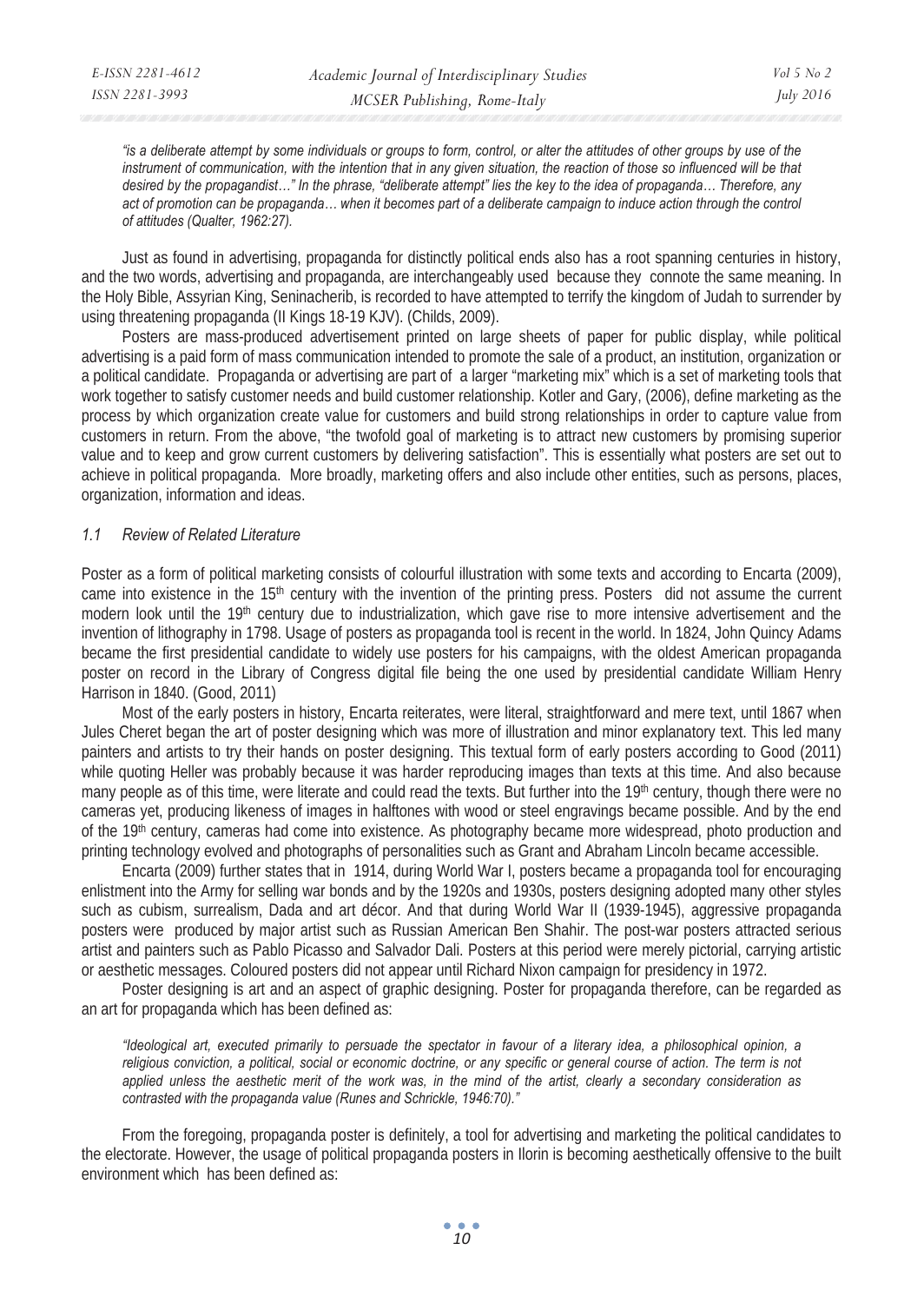*"buildings, places and structures in which we live, work, and play. It is about the environment that has been created, modified, constructed, developed, and arranged, or maintained by humans, that is, domestic and public buildings, infrastructure, landscaping and other man-made features of our communities. This implies that the built-environment is human environment which include living houses, or residence, erected physical structures, works of art carried out on buildings and the open spaces, parks and gardens and tourist centres, art gallery, museum, symbolic outdoor sculptures, wall paintings and landscaping (Fadare, 2005:132).* 

However, none of the places mentioned by this definition of what constitutes the built environment is spared from defacing by political propaganda poster.

Designing, printing and pasting of political posters in the public built environment is primarily for propaganda and the aesthetic merit of such posters is secondary and as such, it is an art for propaganda without any consideration for the effect on the environment.

The usage of political propaganda poster in Nigeria is directly linked to the development in the country's politics. Traditionally, in the pre-colonial era, rulership among the Yoruba was not by election, but by heredity within families with royal lineage. This traditional political system still exists, alongside the adopted democratic system, in a large percentage of Yoruba towns with the exception of Ibadan and Abeokuta.(Areo and Areo, 2012). The king known as the *Oba* held sway. He is the paramount ruler, and is chosen from designated ruling families. Where more than a candidate emerged for the throne, selection of the right candidate was done through consultation of the oracles.

During this early period, all form of advertisement or announcement was done through the town crier who beats the gong in a public square to attract a crowd before making his announcement. Advertisement of products on the other hand was done by hawkers, who, while traversing the length and breadth of the community, carries their wares or goods on their heads and shouts to announce whatever they had for sale. This form of advertisement was later replaced by hawkers on bicycles.

Also in the pre-colonial era, the care of the built environment among the Yoruba was the prerogative of all. According to Adejumo (2005:105):

*"Members of each compound automatically accepted the responsibility for the upkeep of their immediate environment. Play spaces were swept clean and maintained both within the small family holdings and at the town level… Such public places were kept clean by the entire populace through communal work that was undertaken as often as once a week in some cases (Adejumo, 2005:105).* 

The built-environment therefore, is an expression of the people living within that environment. It expresses their worldview, events in their environment and how they relate to them, and on the whole, their culture, which, in itself, is dynamic. Culture has been defined as the totality of a people's way of life comprising of their collection of shared ideals, values, norms, learned behavioural patterns, attitudes, artifacts, traditions or customs; how they feel and interact; the means by which they order and interpret the world; ways of perceiving, relating and interpreting events based on established social norms Nwosu and Kalu (1923:3). In supporting them, Ogunbameru (2000:50) see culture as a complex whole comprising of a people's beliefs, laws, knowledge, creative inclinations or arts, and any other acquired habits and characteristics.

Poster usage for propaganda purposes is an acquired culture that has become part of our cultural landscape with negative aesthetic impact. Aesthetics is the philosophy that deals with beauty and the beautiful in relation to works of art (Feldman, 1969:43). Since art itself, according to Ducasse (1966:19) and Herskovits (1961:310) is any form of embellishment of ordinary, living which is achieved with skill and has describable form, the built-environment can be considered as one of such activities. This includes the order, maintenance and any additional embellishment of such environments.

The need for political propaganda posters did not arise until the 1950s. Prior to this time, the electoral principle had not been introduced; membership into the legislative bodies in Lagos and Calabar was by nomination and not on political party election basis. It was not until 1957 that other parts of Nigeria experienced electoral principle with representatives into different legislative bodies chosen constitutionally by adopted political parties (Areo and Areo, 2014). At this time, the most prominent propaganda tool was commercial factory printed propaganda cloth first used by Adegoke Adelabu, an Ibadan born civilian. His supporters, in making and wearing dresses made of this material acted as human haulage for his political propaganda message. The novelty and success of Adelabu's propaganda cloth has caught on in Nigerian politics and is now used by political parties and candidates alike as a powerful propaganda tool in addition to posters and many other tools. The emergence of political propaganda posters therefore could not have preceeded this period.

Political propaganda also known as political marketing involves political advertising. It is the use of policies and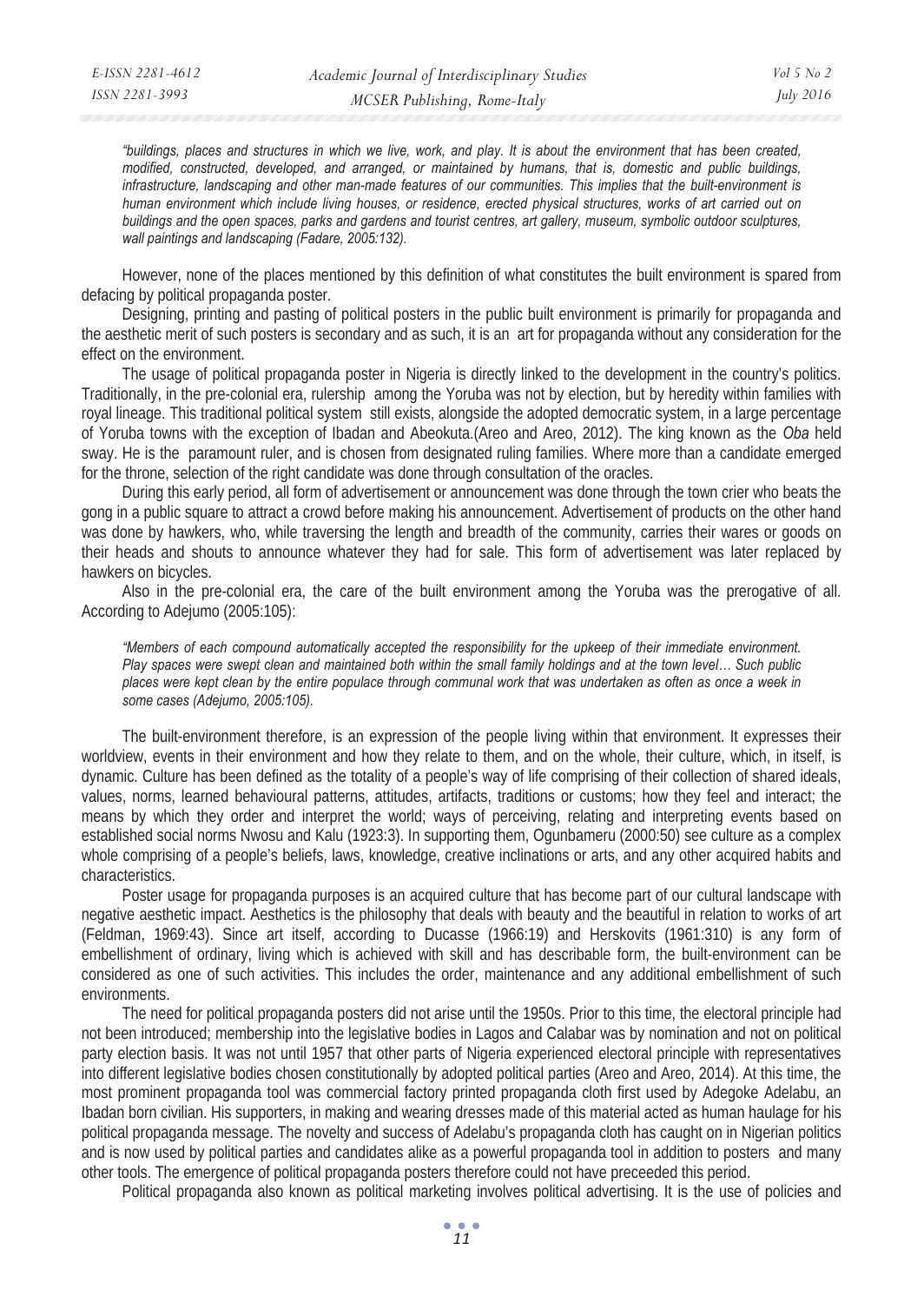| E-ISSN 2281-4612 | Academic Journal of Interdisciplinary Studies | Vol 5 No 2       |
|------------------|-----------------------------------------------|------------------|
| ISSN 2281-3993   | MCSER Publishing, Rome-Italy                  | <i>July 2016</i> |

communication to position candidates to gain more votes and sympathy. Harris and Ward (2000) dismissed that political propaganda and the use of political advertisement concepts includes a broader consideration of the needs of the electorate so that policies as well as promotional messages are centered on the desires of voters. The ultimate target of political propaganda is the selling of the candidate, but it has to be achieved through proper positioning and the employment of appropriate strategies and tactics.

According to Ayozie (2011), synergizing political marketing and advertising, means the realized effects of the four elements, that is, marketing, advertising, political philosophy and communications, working together as necessary partners rather than individually.

All forms of political propaganda seek to persuade target audiences by managing the message communicated to them through the media. Political propaganda also seek to communicate their messages via all channels consumed by the target audience or electorates (Egan, 1999; Areo and Eyitayo 2001; Achumba and Ogbechi, 2004), e.g. in newspapers, radio, television, billboards, transportation, handbills, internet and the posters. This paper therefore focuses on posters as a means for political propaganda.

### *1.2 Research Problem*

Posters as a propaganda instrument for reaching the electorate have both negative and positive impact on the society. Firstly, the visual impact on the electorate and the effect of getting the message across is undeniable. Secondly, posters have become modern chronicles of Nigerian political history. However, the usage of poster is impacting negatively on the environment. Every four years, the political parties bombard and deface the environment with this propaganda tool without any recourse to the aesthetic value of and unsightly effect on the environment and people they are proposing to rule and protect. These posters remain difficult to remove, half torn, and with the torn ones or its parts littering the areas on which they were pasted during the electioneering campaigns There is a dearth of scholarly work on the impact of posters on the environment and the long-term effect even after the politicians have been elected into their various offices.

This paper, an art historical and marketing research, investigates the provenance of poster usage in Nigeria particularly among its Yoruba speaking populace, with Ilorin as a case study. It looks into the political paradigm shift that gave rise to its conception, production and the various means employed for its display. The impact of poster as political propaganda on the aesthetic of the environment and the economy, and the effect of its propaganda messages on the electorate is also discussed. Consequently, a paradigm shift in its mode of display is suggested in order to follow political best practices, effect a more acceptable and enduring political culture and a sustainable built environment.

Though there is no available data on the volume of poster usage in Nigeria, in 1998, for instance, more than \$467 million was spent on election campaign in the USA, placing political advertising among the 30 leading advertisers that year.(Robbs, 2009). This goes to show the cost implication of propaganda posters would have as electioneering tool. However, most of the posters used for electioneering campaign in Nigeria only bear the pictures of the candidates and the party logo. Without any thorough discussion on the issues that pertain to the electorate. Voters are, therefore, bombarded with image advertising rather than cogent issues or the candidates' position on topical issues in the society. Thus, apart from defacing the environment, these posters are harmful to good government and is a distortion of political process, as issues are neglected, while the candidates are 'packaged and sold' much like any other consumer product.

## *1.3 Methodology*

The area of study comprises of Ilorin and its adjourning five local government council areas namely, Ilorin West, Ilorin East, Ilorin South, Asa and Moro. Opinion research, according to Ayozie (2011) is more relevant to political propaganda, as such; ad-hoc survey, omnibus project and syndicated projects could be adopted. However, for this study, ad-hoc survey was found to be most appropriate for political marketing..

Two hundred and fifty respondents were selected from the five local government area councils using stratified random and quota sampling methods. Focus group discussion was also adapted to measure public opinion on marketing of aspirants and parties and on the defacing of built environment. The respondents were stratified into male and female, while through quota sampling method, fifty respondents in each local government area were allotted 50 questionnaires. As an ad-hoc survey, simple questionnaires using 5-point Likert scale were used to measure the variables of interest. The questionnaire gave 5-point for Strongly Agree, 4-point for Agree, 3-point for Undecided, 2-point for Disagreed and 1-point for Strongly Disagreed. The findings were analysed using percentages, mean scores, tables and frequency counts. The study was analysed using descriptive method.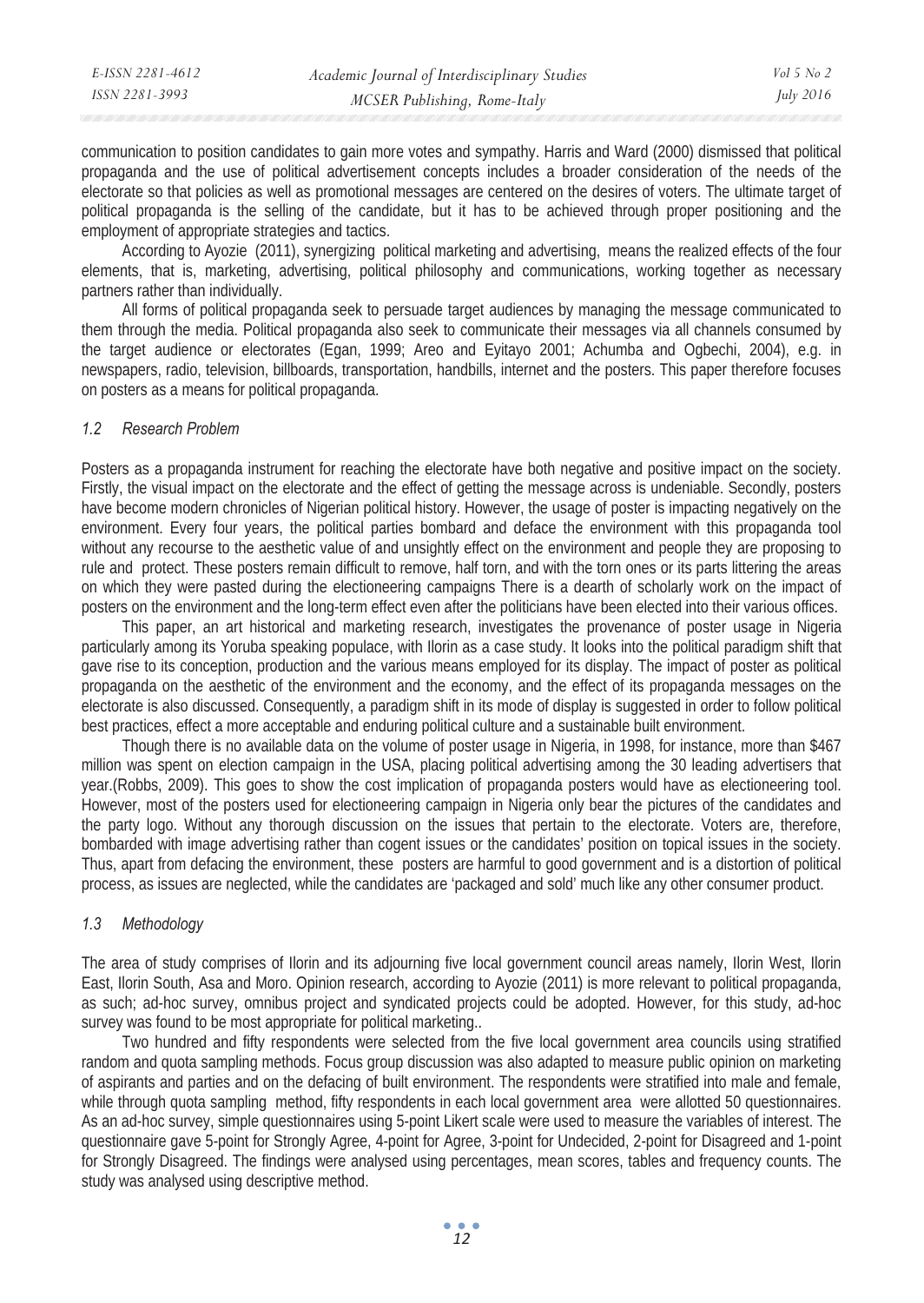**Table 1.** Showing level of Agreement of respondents.

| <b>VARIABLES</b>                                              |    | <b>Strong Agree Agree</b> |    |      |    |              |     |      |    | Undecided Disagreed Strongly Disagreed Mean |       |
|---------------------------------------------------------------|----|---------------------------|----|------|----|--------------|-----|------|----|---------------------------------------------|-------|
|                                                               |    | $\%$                      |    | $\%$ |    | $\%$         |     | $\%$ |    | $\%$                                        |       |
| 1. The poster help in your decision to vote.                  | 70 | 28                        | 40 | 161  | 40 | 16           | 60  | 24   | 40 | 16                                          | 3.763 |
| 2. Your candidates are well known to you.                     | 80 | 32                        | 70 | 28   | 20 | 8            | 60  | 24   | 20 | 8                                           | 4.412 |
| 3. Poster is the most effective means of politicking.         | 40 | 16                        | 50 |      | 30 | 12           | 80  | 32   | 50 | 20                                          | 3.083 |
| 4. The messages are easily readable while on motion.          | 30 | 12                        | 70 | 28   | 15 | <sub>0</sub> | 75  | 30   | 60 | 24                                          | 2.987 |
| 5. There is aesthetic in the pasting of posters.              | 23 | 10                        | 47 | 9    | 25 | 10           | 95  | 38   | 60 | 24                                          | 3.678 |
| 6. The posters are well-placed.                               | 32 | 13                        | 43 |      | 44 | 18           | -81 | 32   | 50 | 20                                          | 2.985 |
| 7. Posters are very necessary no matter the nuisance.         | 70 | 28                        | 80 |      | 10 | 3            | 70  | 28   | 20 | 8                                           | 3.998 |
| 8. The built-environment is badly affected.                   | 90 | 36                        | 70 | 28   | 15 | <sub>6</sub> | 55  | 22   | 20 | 8                                           |       |
| 9. Rich people and reserved areas seem unaffected by posters. | 71 | 28                        | 99 | 40   | 18 |              | 52  | 21   | 10 |                                             |       |
| 10. Only the low income environments are defaced by posters.  | 88 | 35                        | 92 | 37   | 10 |              | 42  |      | 18 |                                             |       |

**Source:** Survey, 2015.

| Score: | <b>Strongly Agree</b>      | $=$ | $=$ High $(5)$          |
|--------|----------------------------|-----|-------------------------|
|        | Agree                      |     | $=$ Above Average (4)   |
|        | Neither Agree nor Disagree |     | $=$ Average $(3)$       |
|        | <b>Disagree</b>            | $=$ | $=$ Below average $(2)$ |
|        | <b>Strongly Disagree</b>   | $=$ | $=$ Low (1)             |
|        | Mean score                 |     | $= 3.0 + 1.5811$        |
|        | High                       | $=$ | $= 4.5811$              |
|        | Average                    | $=$ | $= 3.000$               |
|        | Low                        | $=$ | $= 1.4189$              |

### **2. Findings and Discussion**

Findings in Table 1 show the level of agreement of 250 respondents on the variables bordering on awareness creation through poster propaganda, the effect of indiscriminate pasting of posters on the built-environment. The results in Table 1 reveal that less than average 44% of the respondents were in agreement that poster usage impact on their decision to vote, while almost an equal percentage 40% were of the opinion that is expected because estimated 70% of the electorates for political propaganda had an insignificant impact on their voting.

There were, however, a majority 60% of respondents who affirm that they could identify their candidates on posters, with 32% disagreeing. In the focus group discussion, the above claim was corroborated, that although most of the electorate are illiterate, they were able to identify their candidates. The findings further reveal that a small percentage, 36%, were of the view that poster advertisement as propaganda was a highly effective means of selling candidates, but 52% feel otherwise by disagreeing. They seem to be saying that posters adverts do not matter to them. This idea was further confirmed by the focus group discussion, who claimed that public place campaign to them is more effective.

Table 1, further shows that only 40% of respondents were in agreement that the messages on the posters were readable and understandable to them. There were, however, over 54% respondents who disagreed on this claim. This is expected because as said earlier, most of the electorate cannot read and write.

Interestingly, only a minority of the respondents, 29%, agreed that posters on built-environment have aesthetic value, while majority, 62%, disagreed. This implies that majority were not happy about the unsightly manner in which the posters are displayed and the ugly effect it creates when removed after the elections are won and lost .Another majority, 30%, agreed that the posters are properly pasted and on right places. However, a majority, 52%, opined that the posters are ill-placed and are making a mess of the environment.

Table 1, again, shows a majority, 60%, saying, no matter the effect of posters on the aesthetics of the builtenvironment, they are necessary for a good political campaign. In the focus group discussion, most of the discussants were quick to corroborate what the majority said on this. Most of them are of the opinion that after all, this ugliness comes only once in four years. The complainants saying the environment is being made dirty and ugly should bear with them.

There were of majority respondents, 64%, who agreed that the built-environment are badly affected by the propaganda posters, while only 30% disagreed on this issue. It shows that the electorate was not in support of destroying the built-environment. They added in focus group discussion that government should sanction errant people during any other future elections.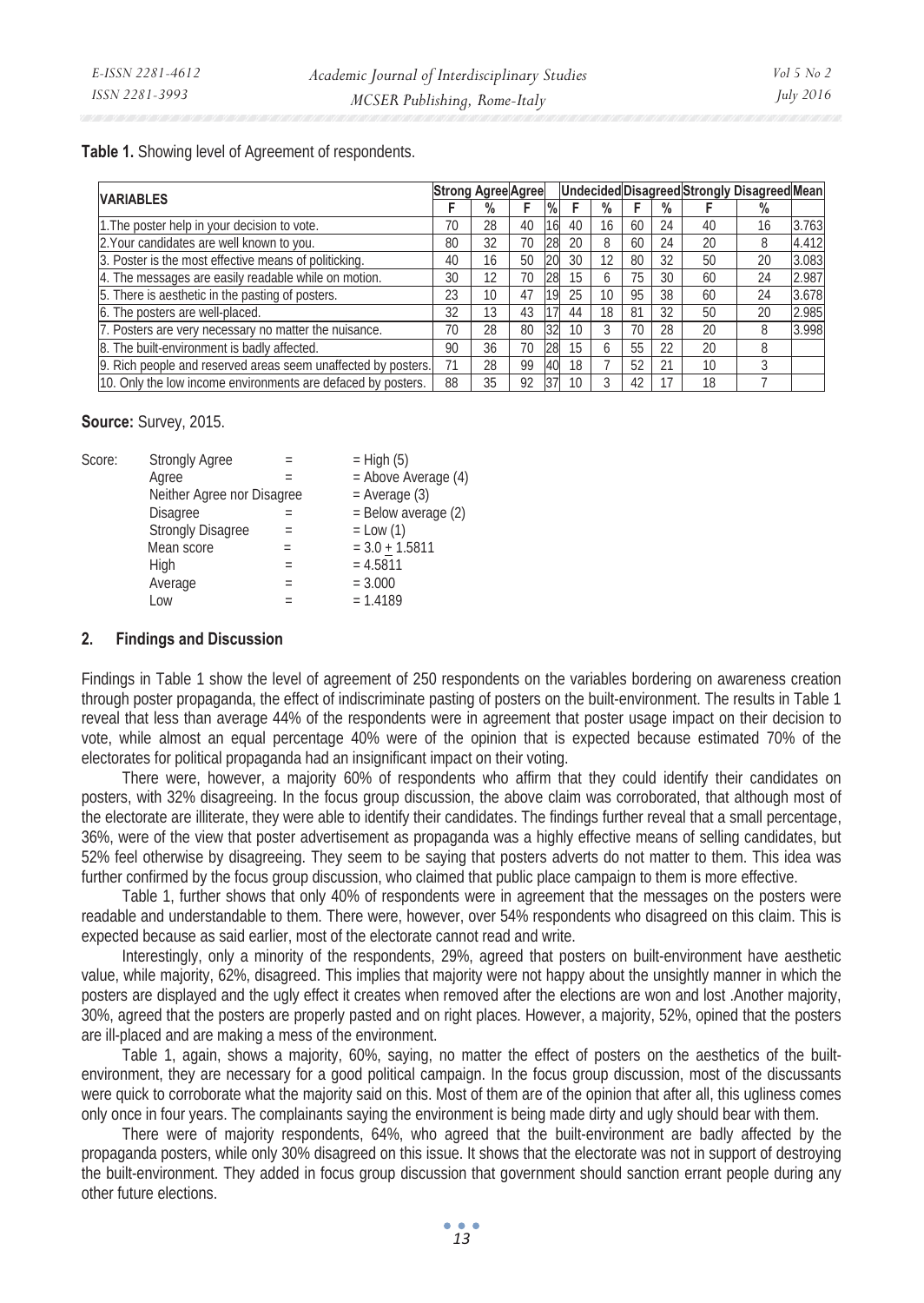Another interesting finding was that majority of the respondents, 68%, agreed that only high density areas meant for the low income earners were mostly affected, while the rich people's built-environment is clean and attractive. Focus group discussion revealed that the posters are usually pasted under the cover of darkness; and it is not impossible to wake up and find a wall which the previous night was clean, all covered up with posters of a political candidate or many jostling for placement.

Findings have also shown that posters are pasted majorly in low income areas. In the highbrow areas such as the Government Reserved Area (GRA), which is usually occupied by the rich and influential amongst whom the political candidates are found, the walls are devoid of campaign posters. This probably is due to the security surveillance provided by the presence of security personnel and dogs in such residences.

Also the posters are pasted under the cover of the dark at night and with such a strong adhesive as to deter their removal by opposing parties. New ones are therefore super imposed on the old posters, and when attempts are made to forcefully remove them, unsightly patches of irremovable paper are left.

It was further observed that it is not only walls that are covered, any flat surface or standing object or form is defaced; refuse bins, water tanks, walls, bus stations, kiosks, traffic warden stands, pavements, roundabouts, and sculptural works were massively defaced and their aesthetics destroyed.

## **3. Summary and Conclusion**

Intense competition surrounding the election and the ultimate desire to be absolute winner creates a highly charged and negative form of campaigning usually heightened by the indiscriminate use of posters. This situation often leads to scuffles and disturbance of law and order between rival party agents. Although political propaganda or marketing was able to showcase and position the electorate to some extent, the negative aspect of these posters before and after election to the built environment was adjudged by the majority of respondents as bad and embarrassing to the tourists and tourism development.

Advertising in advanced countries, is subject to both government regulation and industry self-regulation to prevent deceptive advertising and limit the visibility of advertising. In the USA, Federal, State and City governments have passed legislation to restrict advertisements. State laws and enforcement bureaus impose additional regulation on certain types of advertising especially those involving contests. And in certain States' outdoor billboard are banned out rightly.

In Nigeria, there is the Advertising Practitioners Council of Nigeria (APCON), which is a body to regulate and standardize advertising practice. This body, however, does not seem to be doing much in regulating how propaganda posters printed by their members are posted. There is an urgent need to evolve a policy that will restrict where and how posters are pasted in the built-environment.

The ugly situation found before, during and after political elections leaves much to be desired. It is an assault on the built-environment and a defacement of our culture, a part of which our environment is as we know it. Any visitor to the environment before, during and long after an election, is bound to go away with an impression of a culturally-ugly builtenvironment.

Furthermore, the environment is a cultural legacy we are leaving to the upcoming generations. If they do not know how an aesthetically pleasing environment should look like, the future generations are likely to perpetuate the ill that they are seeing now as the norm.

Sustainable development has been defined as "development that meets the needs of the present generation without compromising the ability of the future generation to meet their needs (World Commission, 1987). For the future generation to be able to meet their culturally-aesthetic environment there is a need to stop the ugly trend being created in the built-environment by political propaganda posters.

There is no gainsaying that democratic election as a means of choosing leaders in Nigeria has come to stay. The culture, though borrowed from the Western world, is being appreciated day-by-day. However, the appreciation and acceptance come with a negative price. This price is that, at every four years, the built-environments are destroyed, defaced and messed up by indiscriminate pasting of posters without any plan to restore the environmental aesthetics after the elections.

To any tourist coming to cities like Ilorin, he may adjudge the city as being peaceful, but not clean, as a result of these political propaganda posters. It is instructive that the electorate was also not happy at the destruction of aesthetics of the built-environment when the political candidates are being .marketed. The aftermath of these elections is an untidy, filthy and unsightly environment, with the buildings, immovable objects such as broken down vehicles, signposts, road signage, roundabout railings and bus-stops defaced with propaganda posters.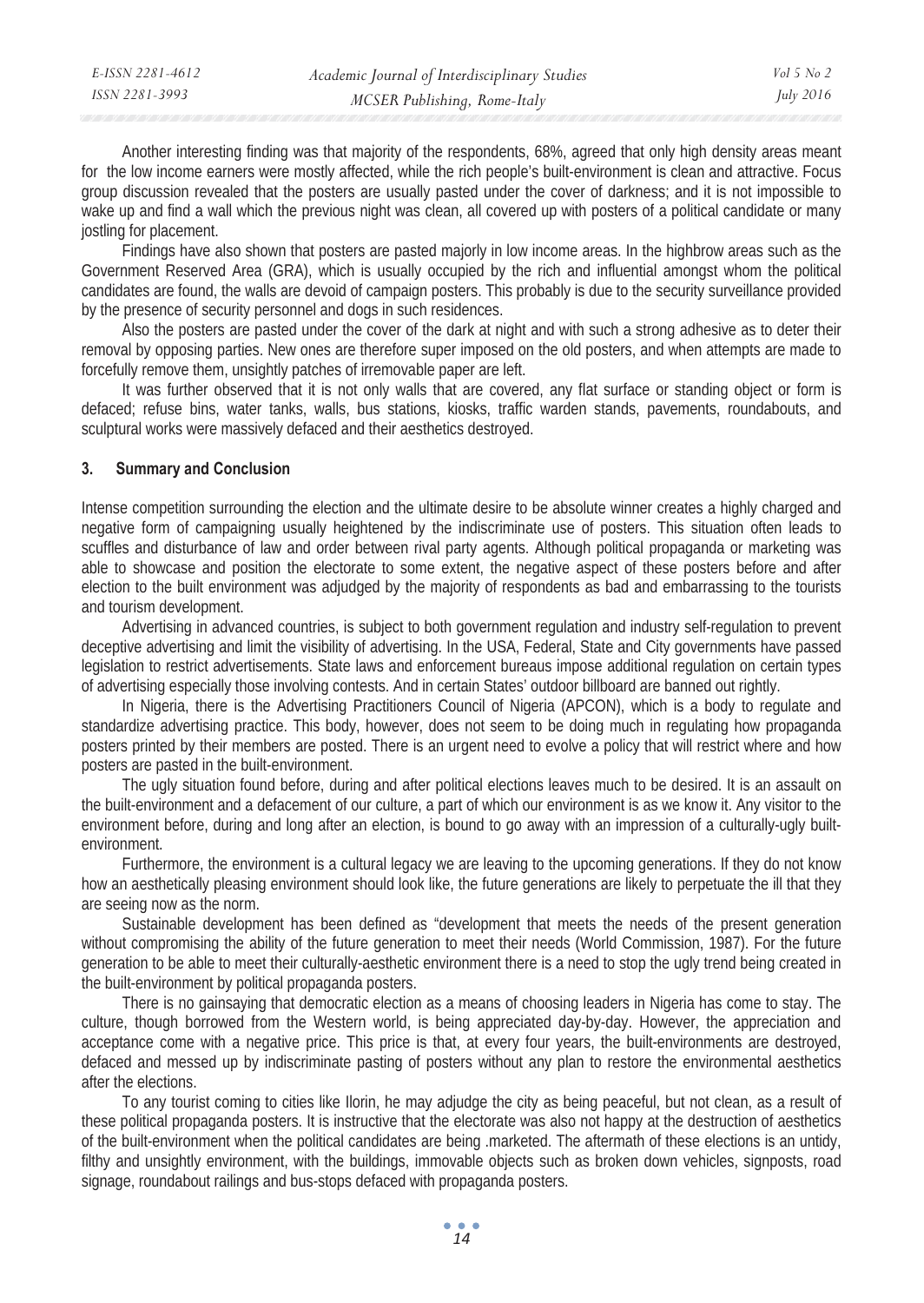| E-ISSN 2281-4612 | Academic Journal of Interdisciplinary Studies | Vol 5 No 2       |
|------------------|-----------------------------------------------|------------------|
| ISSN 2281-3993   | MCSER Publishing, Rome-Italy                  | <i>July 2016</i> |
|                  |                                               |                  |

Majority of the respondents want government to take drastic measures to forestall future occurrences. It was observed that most of the posters were clandestinely placed when law enforcement agents were asleep and therefore not on duty. The respondents further add from the findings that posters had little influence on their voting pattern as most of the candidates lived in their midst and were already known to them before the election.

Conclusively, the respondents would wish that the political candidates use other means of marketing themselves. The pasting or arrangement of the posters should be regulated and mounted in an orderly manner. As it were the mounting of posters on valuables such as cars water tankers, bus-stops and walls of homes create unsightly builtenvironment that is abhorring and condemnable. The governments, both at Federal, State and Local Government levels, should come out with a policy to regulate pasting of posters in the built-environment. Also, our architects, urban and regional planners, and artists should work together in advising the government on a sustainable environment. In line with the thought of this study, Nzimiro(1992) was of the view that political propaganda or advertising should be a tool for pointing out the dangers of ethnicity in politics and ensuring the beautification of built environments.

## **4. Recommendations**

Federal, States and Local Governments should put in place laws which would regulate the use of posters for political propaganda. There should be heavy sanctions for errant candidates and their agents. There should be awareness creation towards making the built-environment clean and not destroyed during political campaigns.



**Plates 1a &1b:** Corrugated Alluminiun Sheet Fence & Pillar of Overhead Bridge covered with posters. Ilorin. Photograph by Debo Areo. 2015



**Plate 2a &2b:** Overhaed Bridge & Side of Bridge covered with posters. Ilorin. Photograph by Debo Areo. 2015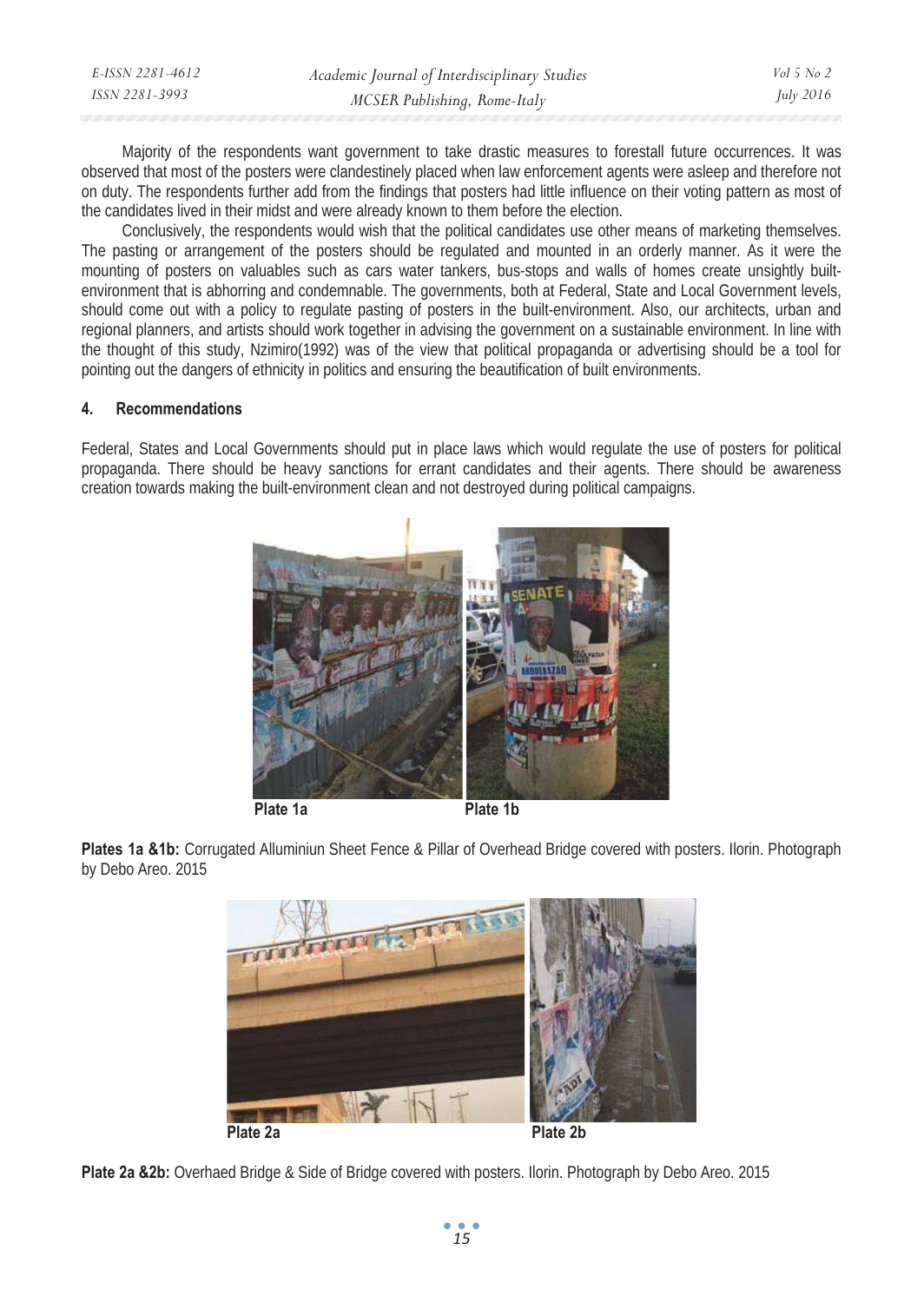

Plate 3a & 3b: Speed Limit Signage & Traffic Warden Booth covered with posters. Ilorin. Photograph by Gbemi Areo. 2015



**Plate 4a & 4b:** Two different round abouts covered with posters. Ilorin. Photograph by Gbemi Areo. 2015



Plate 5a & 5b: Two different bus stations covered with posters. Ilorin. Photograph by Debo Areo. 2015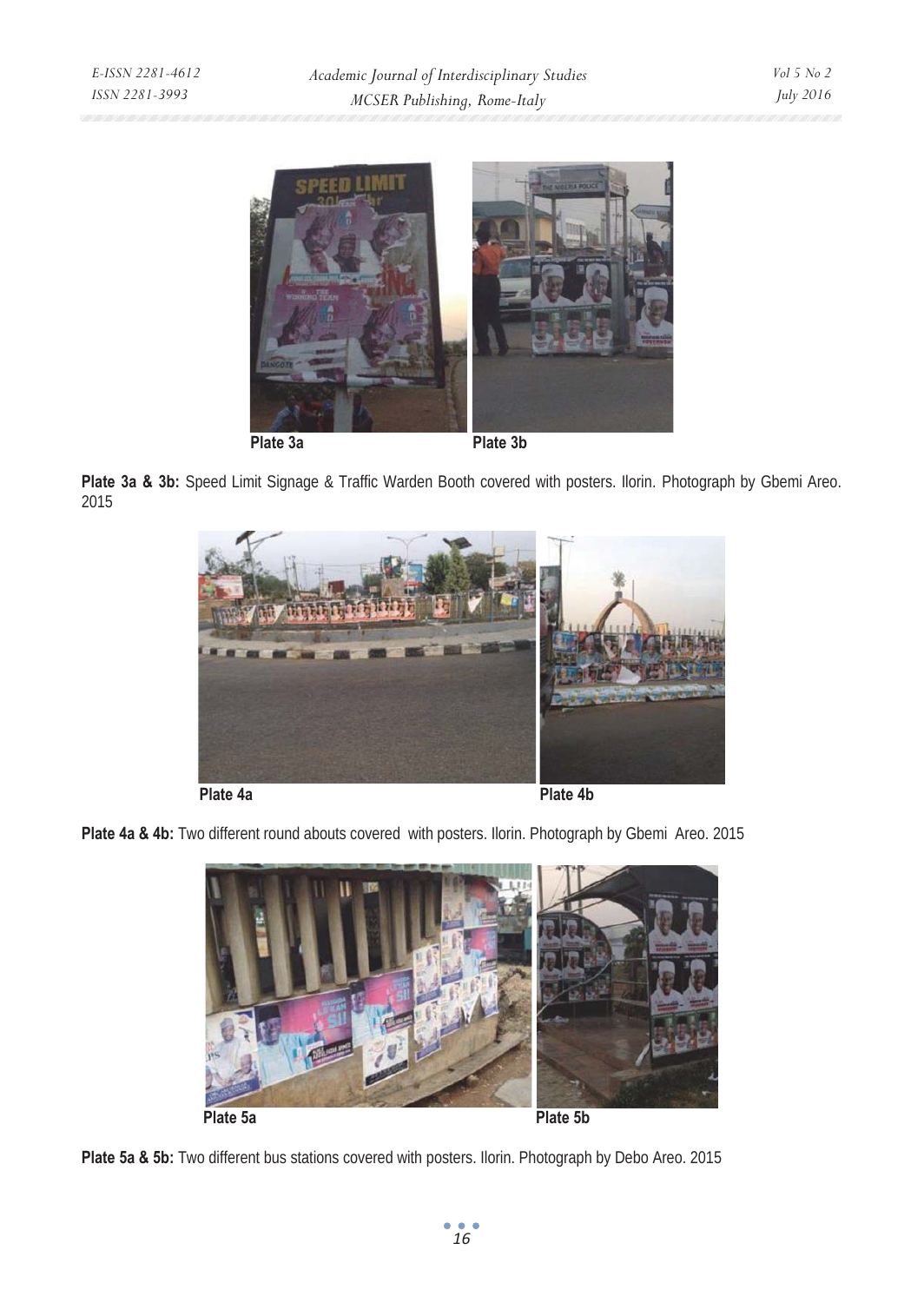

**Plate 6a & 6b:** Monument ana lamp post covered with Posters. Ilorin. Photograph by Debo Areo. 2015



Plate 7a & 7b: Water Tank and Refuse Bin covered by posters. Ilorin. Photograph by Gbemi Areo



Plate 8a & 8b: Fences of Public buildinds covered with posters. Ilorin. 2015 Photograph by Debo Areo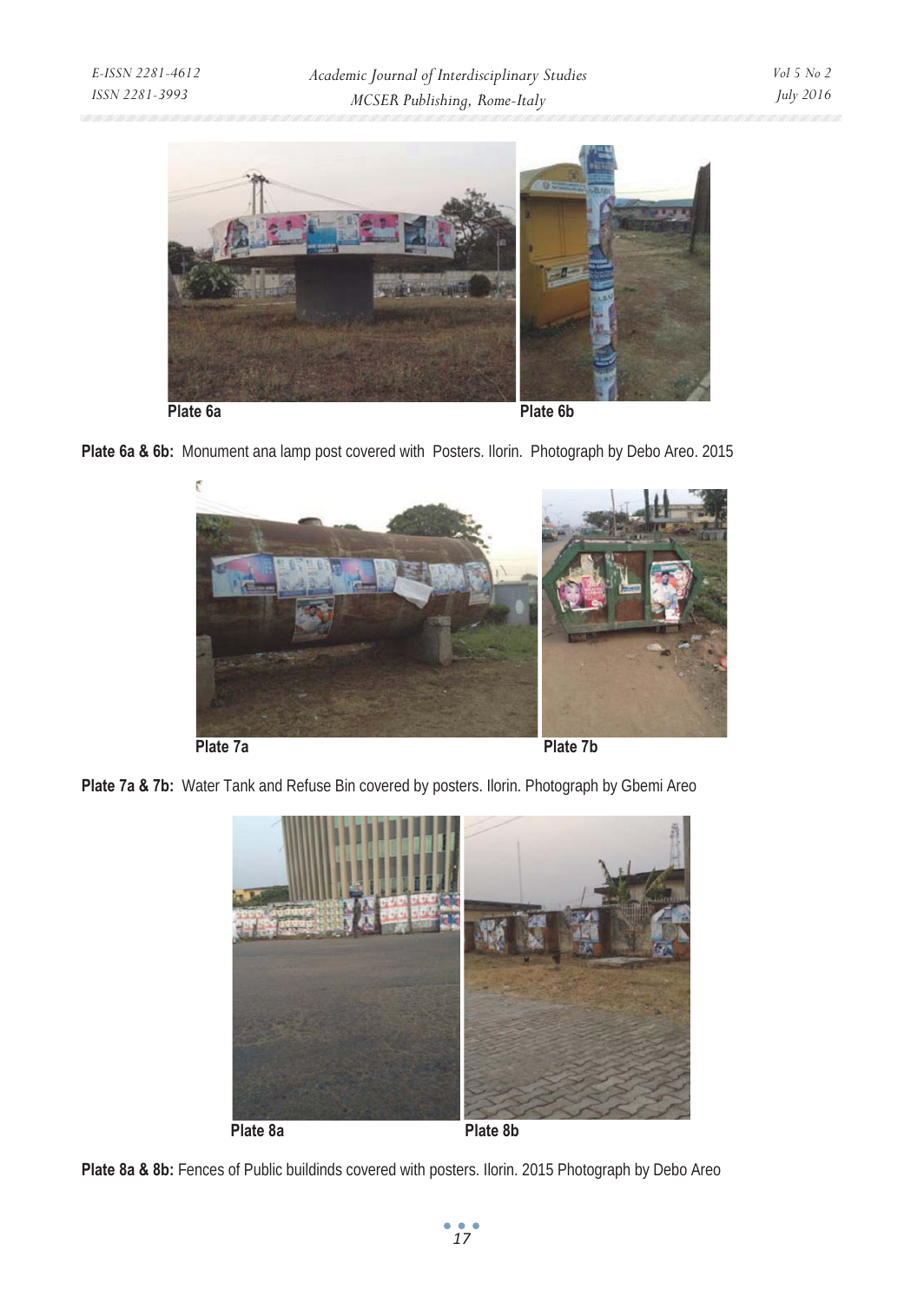

**Plate 9a & 9b:** Aftermath of poster removal. Ilorin. 2015. Photograph by Gbemi Areo



**Plate 10a & 10b:** Posters bearing pictures and names of candidates without addressing societal isssues. Ilorin. 2015. Photograph by Gbemi Areo

## **References**

Aaron, G. (1992). Promoting politicians: political science perspectives in marketing polices, APCON, Nigeria.

Achumba, I.C.; Ogbechi, D.; and Bolajoko, N. (2004). Political marketing, marketing unusual. Marketing Journal. No. 1, Quarterly publication of the National institute of marketing of Nigeria, Lagos, Nigeria.

Adejumo, A. (2005). Globalization and the beauty of the Nigerian-built environment". In Conference proceedings on Globalization, culture and the Nigerian Built Environment. Vol. II (Fadare, *et al.* ed.), Ile-Ife, O.A.U.

Agbakoba, M. (1992). Promoting politicians, consumer marketing perspectives. In Marketing politics. APCON, Lagos, Nigeria.

Areo, A. and S. Eyitayo (2001) Principles and practice of marketing. Nigeria: Swift Prints Publ. Inc.

Areo, M.O. and Areo A. "Textiles, political propaganda and the economic implication in Southwestern Nigeria" Textiles and Politics: 13<sup>th</sup> Biennial Symposium of Textile Society of America. September 19 – 22, 2012, Washington, D.C.

Ayozie, D.O. (2005). Planning public relations' functions.The Chartered Marketer NIMN journal, Lagos, Nigeria.

Ayozie, D.O. (2011) The use of Marketing and advertising strategies in political marketing. The Nigerian Accountant, Vol.44, No.2 April/June. The Official journal of the Institute of Chartered Accountants of Nigeria.

Childs, H.L.(2009).Propaganda. Microsoft Encarta (DVD) Richmond, W.A: Microsoft Corporation, 2008.

Dunn, W. and Barban, A. (1978). Advertising: Its role in modern marketing (2nd ed.). Illinois: The Dryden Press. Rinehart and Winston Publishers.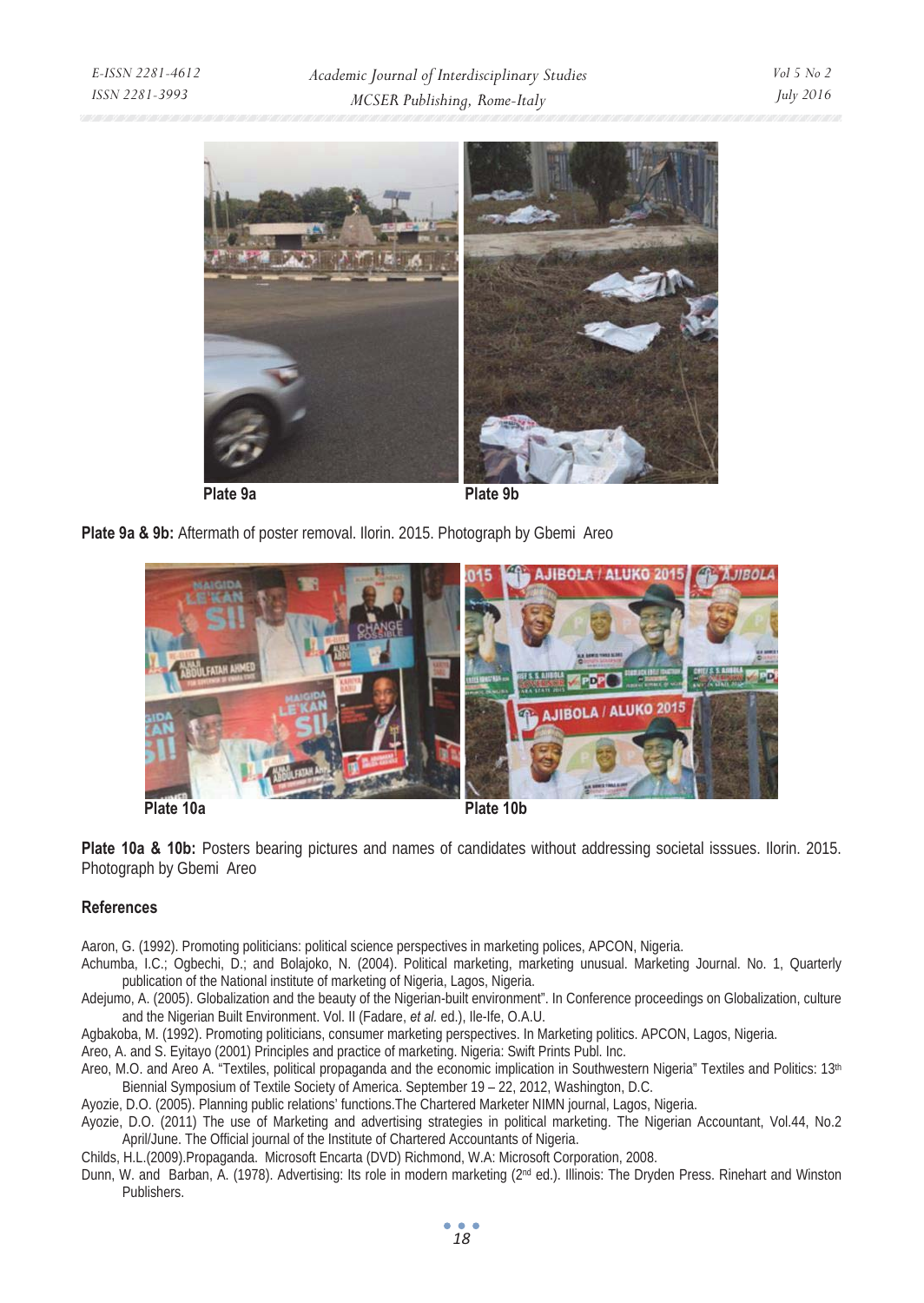Egan, J. (1999). Political marketing. Lessons from the Mainstream Conference. University of Sterling, UK.

Fadare, M.O. (2005). Issues, challenges and benefits of globalization to visual arts and the Nigerian Built Environment. In Conference proceedings on Globalization, Culture and the Nigerian Built Environment. Vol. II (Fadare *et al.* eds), Ile-Ife, O.A.U.

Feldman, J.K. (1969). Aesthetics. New York: Humanities Press. Good, C, (2011). The Evolution of the Campaign Poster. The Atlantics Virginia-Miller Centre.org/ President/ University/University jqadams/essays/bibliography.

Harskovits, L. 91961). The aesthetics drive: graphic and plastic arts. In Man and his works. New York: Alfred

Knopf. Nwosu, H.N. and Kalu, O.U. (1980). The study of African culture, African cultural development. Kalu O.U. (edited), University of Nigeria, Nsukka.

Ogunbameru, O.A. (2000). Culture: the fabric of human society. In Man and his social environment. Ogunbameru, O.A. and Rotimi R.A.(eds): Cardinal Crest Limited, Ibadan.

Kotler, P. (1991). Marketing management analysis, planning, implementation and control. Englewood Cliffs, New Jersey, Prentice Hall Inc., USA.

Kotler, P and G. Armstrong (2006). Principles of marketing. 11<sup>th</sup> edition.

Kotler, P. and Keller, K.L. (2006) Marketing Management. Delhi, India: Prentice Hall of India Private Limited.

Nzimiro, I. (1992). Critical issues in political advertising in marketing politics. In Advertising Strategies and Tactics, by Advertising Practitioners Council of Nigeria, Lagos, Nigeria.

Qualter, T.H. (1962). Propaganda and psychological warfare. New York. Random House.

World Commission on Environment and Development (1987). Our common future. London: Oxford Press.

Robbs, Brett (2009) Advertising. Microsoft Encarta (DVD) , Richmond, W.A: Microsoft Corporation 2008.